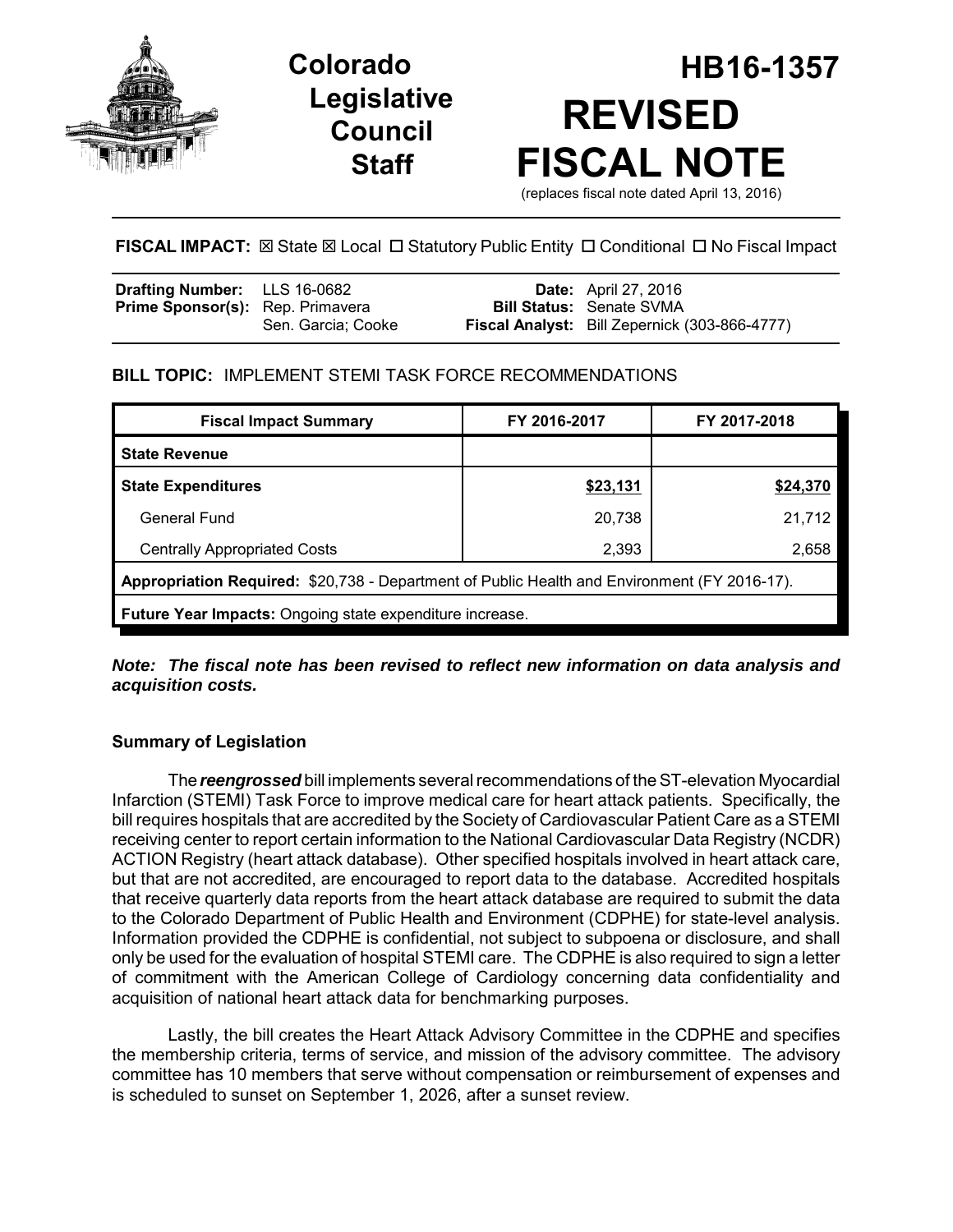April 27, 2016

#### **State Expenditures**

The bill increases costs in the CDPHE by **\$23,131 and 0.2 FTE in FY 2016-17 and \$24,370 and 0.2 FTE in FY 2017-18**, paid from the General Fund. These costs are summarized in Table 1 and discussed below.

| Table 1. Expenditures Under HB 16-1357 |            |            |  |  |  |
|----------------------------------------|------------|------------|--|--|--|
| <b>Cost Components</b>                 | FY 2016-17 | FY 2017-18 |  |  |  |
| <b>Personal Services</b>               | \$10,738   | \$11,712   |  |  |  |
| FTE.                                   | $0.2$ FTE  | 0.2 FTE    |  |  |  |
| Data Acquisition                       | 10,000     | 10,000     |  |  |  |
| Centrally Appropriated Costs*          | 2,393      | 2,658      |  |  |  |
| TOTAL                                  | \$23,131   | \$24,370   |  |  |  |

*\* Centrally appropriated costs are not included in the bill's appropriation.*

To process and analyze heart attack data from hospitals and conduct a state-level analysis, the CDPHE requires 0.2 FTE at a cost of \$10,738 in FY 2016-17 and \$11,712 in FY 2017-18. To obtain required benchmarking data from the American College of Cardiology, costs will increase by \$10,000 per year. In addition, staff in the CDPHE will be required to provide staff support to facilitate the new advisory committee. This work can also be accomplished within existing appropriations.

*Centrally appropriated costs.* Pursuant to a Joint Budget Committee policy, certain costs associated with this bill are addressed through the annual budget process and centrally appropriated in the Long Bill or supplemental appropriations bills, rather than in this bill. The centrally appropriated costs subject to this policy are estimated in the fiscal note for informational purposes and summarized in Table 2.

| Table 2. Centrally Appropriated Costs Under HB 16-1357               |            |            |  |  |  |
|----------------------------------------------------------------------|------------|------------|--|--|--|
| <b>Cost Components</b>                                               | FY 2016-17 | FY 2017-18 |  |  |  |
| Employee Insurance (Health, Life, Dental, and Short-term Disability) | \$1,474    | \$1,608    |  |  |  |
| Supplemental Employee Retirement Payments                            | 919        | 1,050      |  |  |  |
| <b>TOTAL</b>                                                         | \$2,393    | \$2,658    |  |  |  |

## **Local Government Impact**

To the extent any appointees to the advisory committee are employees of local governments (such as emergency medical service providers), the bill may increase workload for certain local governments. Also, hospitals that are operated by local governments may be required to report data to the heart attack database on a quarterly basis. Any impact from the bill on local governments will be minimal.